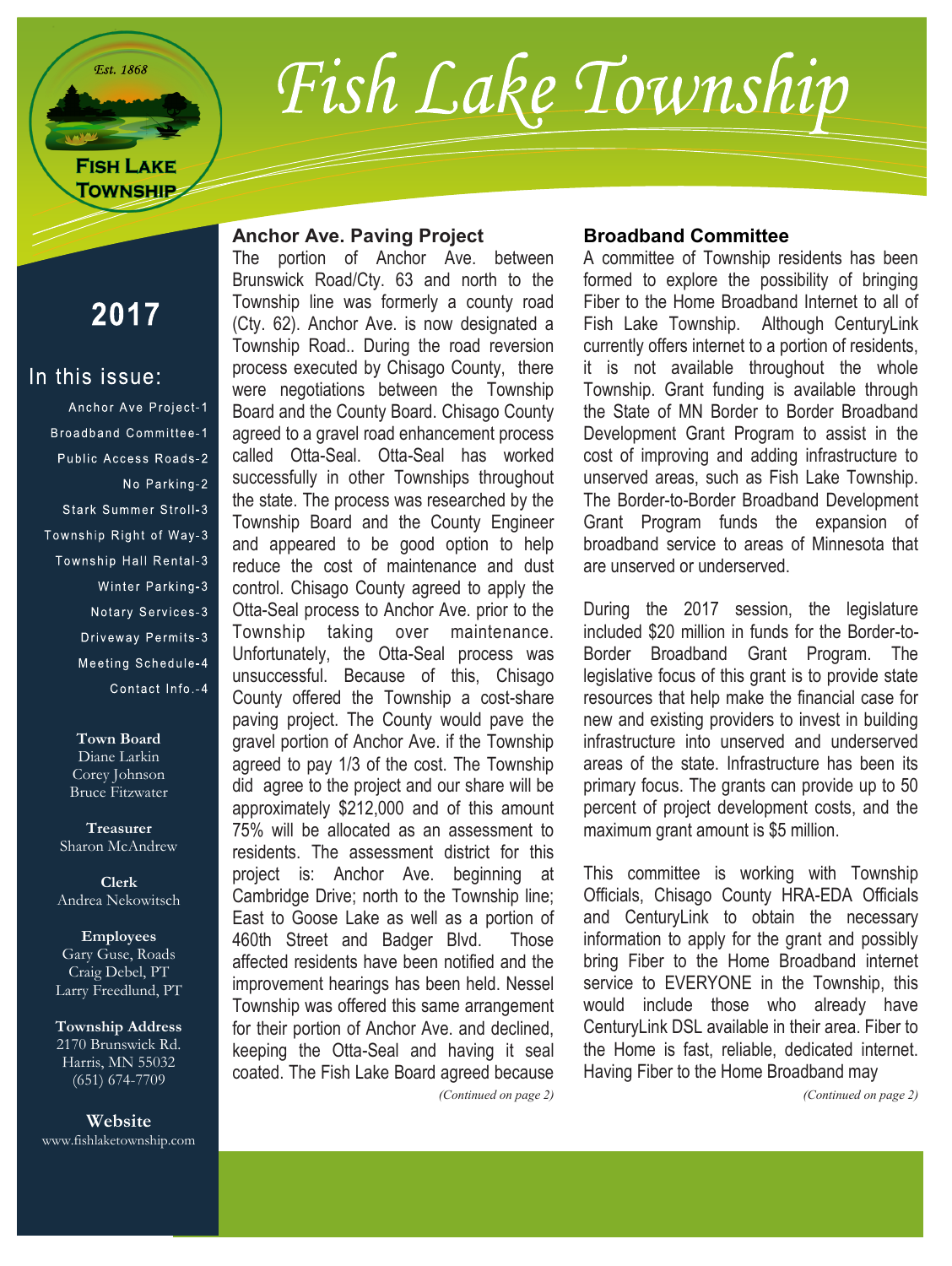#### *(Continued from page 1) Anchor Ave. Paving Project*

Anchor Ave. is the heaviest traveled road in the Township with over a 200 average daily traffic count, the cost would never be this low again, and it will save the Township in maintenance fees. A 20-year cost comparison was prepared by the engineering firm retained by the Township and the savings is \$23,687.76 per year for a bituminous road vs. a gravel road.

#### *(Continued from page 1) Broadband Committee*

reduce congestion due to multiple households and their devices simultaneously accessing the network in your neighborhood and improve speed because it is fiber-fast directly to your home.

Recently, a mailer was sent out to Township residents to take an on-line survey regarding this project. We had a great response but some of you may have missed the mailer or do not have internet service to take the on-line survey. If you have not taken they survey, you're in luck, please do so by filling out the enclosed survey and returning it to Fish Lake Township, 2170 Brunswick Road, Harris, MN 5503. You may also access it on-line at **www.surveymonkey.com/r/ FishLakeInternet** *ONLY ONE SURVEY PER HOUSEHOLD*

Your responses will be instrumental in assisting the Township Board make a decision whether or not to move forward if grant funding is awarded.

For more information a Facebook group has been created for residents to ask questions and follow the progress at: www.facebook.com/ groups/255375664957156/ Fish Lake Township Broadband Committee. Information is also available on the Township website at that can be found at www.fishlaketownship.com

We need volunteers to help get the word out about the High Speed Internet Survey. To volunteer contact Lisa Mix at 763-689-6533 or nursey420@hotmailcom

#### **Public Lake Access Road Paving**

You may have seen quite a bit of road projects this summer in Fish Lake Township. Last year the Township applied for and was awarded grant funding from the Minnesota State Park Road Account Program. This is an account managed through the Minnesota Department of Natural Resources and exists to help local governments improve access to public recreation facilities. It provides financial assistance to improve county state-aid, county, township, and city roads which provide access to state parks, outdoor recreation units as defined in [Minnesota Statutes 86A.04,](https://www.revisor.mn.gov/statutes/?id=86A.04) public lakes, rivers and state campgrounds. Eligible projects include the reconstruction, improvement, repair and maintenance of county, township and city roads providing access to public lakes. Three Township Roads were awarded funding, Cedarcrest Court- \$58,700; Bending Avenue-\$217,800 and Skogman Lake Road-\$350,800 for a total of \$627,300! This grant provided 100% construction funding. The Township was required to only pay testing and engineering costs that totaled approximately \$65,000. Skogman Lake Road crosses into Cambridge Township where the public access is located. Because our portion of the road was not paved and the only access from the north, the road still qualified for grant funding. Additionally, Chisago County applied for a federal grant and was awarded funds for the realignment of Skogam Lake Road to Acacia Tr./Cty. 4 at Stark Road/Cty. 10. A turn lane from Stark Rd/ Cty. 10 to Skogman Lake Road was also added during the county project.



Fish Lake Township Ordinance No. 2 Regulating Parking on Goose Lake Narrows. It shall be unlawful to park any vehicle on Goose Lake Narrows Road from Bear Road to Goose Lake Lane.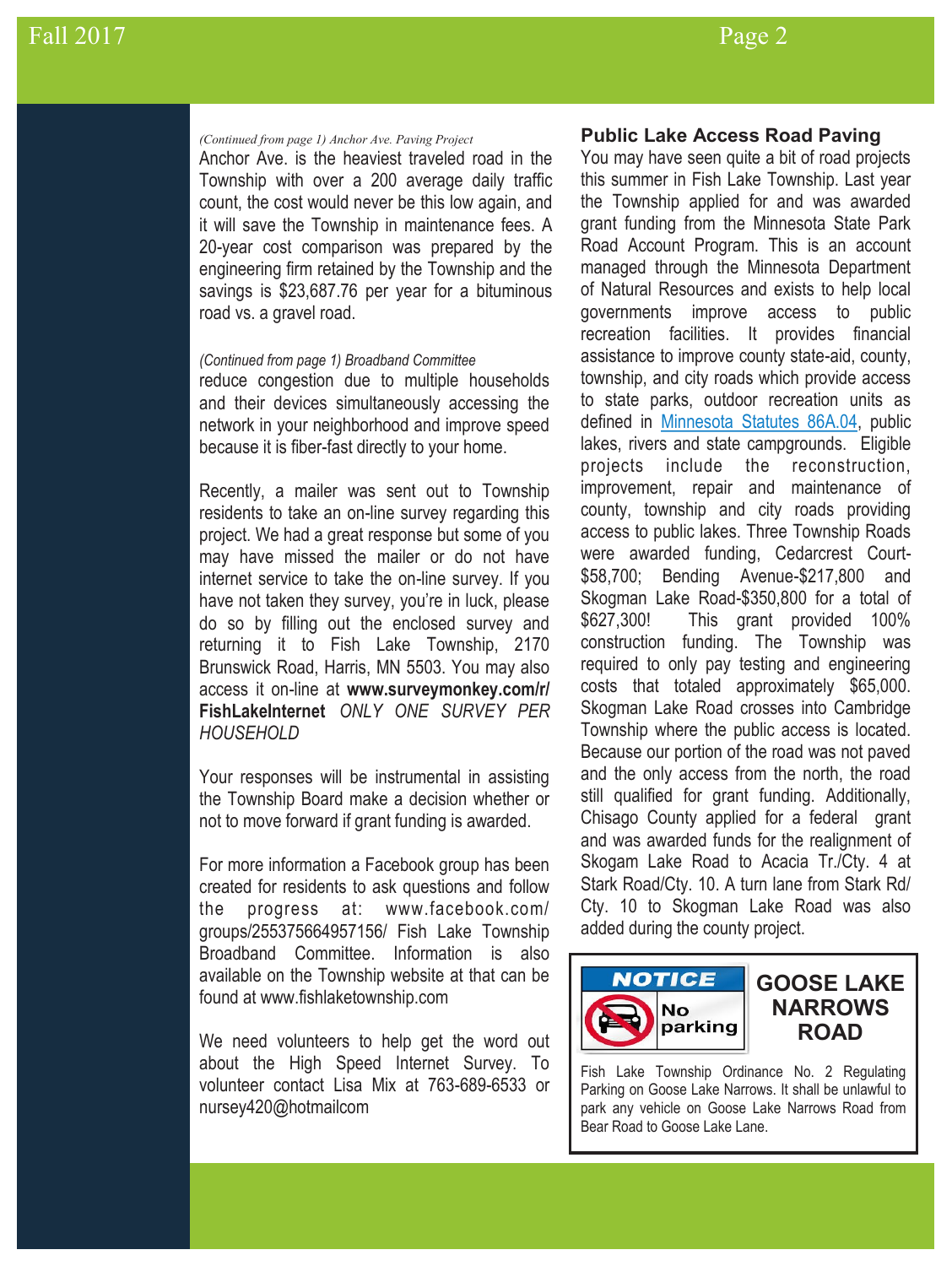

#### **Stark Summer Stroll**

The SSS was a huge success. Because of a limited time factor the raffle, silent auction, and other fun things were not provided. Next year, however, the committee will strive to provide them. Speaking of the committee, volunteers are always welcome. Our first meeting will be January 9<sup>th</sup> of 2018.

#### **Township Hall Rental**

The next time you are having a special occasion or family get together consider renting the town hall. The hall is available to rent daily for residents at \$125 and non-residents at \$250.

Tables and chairs are available for use during the rental day. There is also a full kitchen with appliances and basic dishware, utensils, men and women's rest-rooms and air conditioning/ heat; a covered pavilion with outside electricity, charcoal grill, park and playground equipment. Please note that the Township no longer allows alcohol on the premises.

Pictures available at: www.fishlaketownship.com.

Call Andrea Nekowitsch at 320-358-3924 for availability.



#### **Notary Services**

Fish Lake Township Clerk, Andrea Nekowitsch, is a licensed notary public and is available to notarize personal documents **FREE** for

Township residents during regular office hours. Office hours: Thursdays 10:30 am.-12:30 pm.

#### **Township Road Right of Way**

The Township has taken a proactive approach for the removal of objects within the road rightof-way of township roads. Residents will be notified by mail if the township has determined that objects in the right of way could potentially cause damage to equipment or pose a risk to safety; this includes but is not limited to, rocks, trees, fences, vehicles, etc. Most of our Township roads have a right-of-way of 33 feet from the centerline of the road, it is in this area that Minnesota Statute 160.2715 Right-Of-Way Use; Misdemeanors applies. Thank you for your cooperation in this matter.



#### *Prohibition during Winter Months*

No person shall park any commercial motor vehicle, vehicle, trailer or semitrailer or other object upon any portion of a town road right-ofway at anytime after two inches or more of snow has accumulated on any

public street, avenue, alley or other public way, whether the accumulation is due to new fallen snow or the drifting or blowing of snow from previous snowfalls. Further, it shall be unlawful to parking any commercial motor vehicle, vehicle, trailer or semitrailer or other object upon any portion of a town road right-of-way until public snow removal activities have been completed on that town road right-of-way.



#### **Driveway Permits Required**

An access to your property from a Town road requires a permit application. You can pick one up at the Township Office or Print online at www.fishlaketownship.com